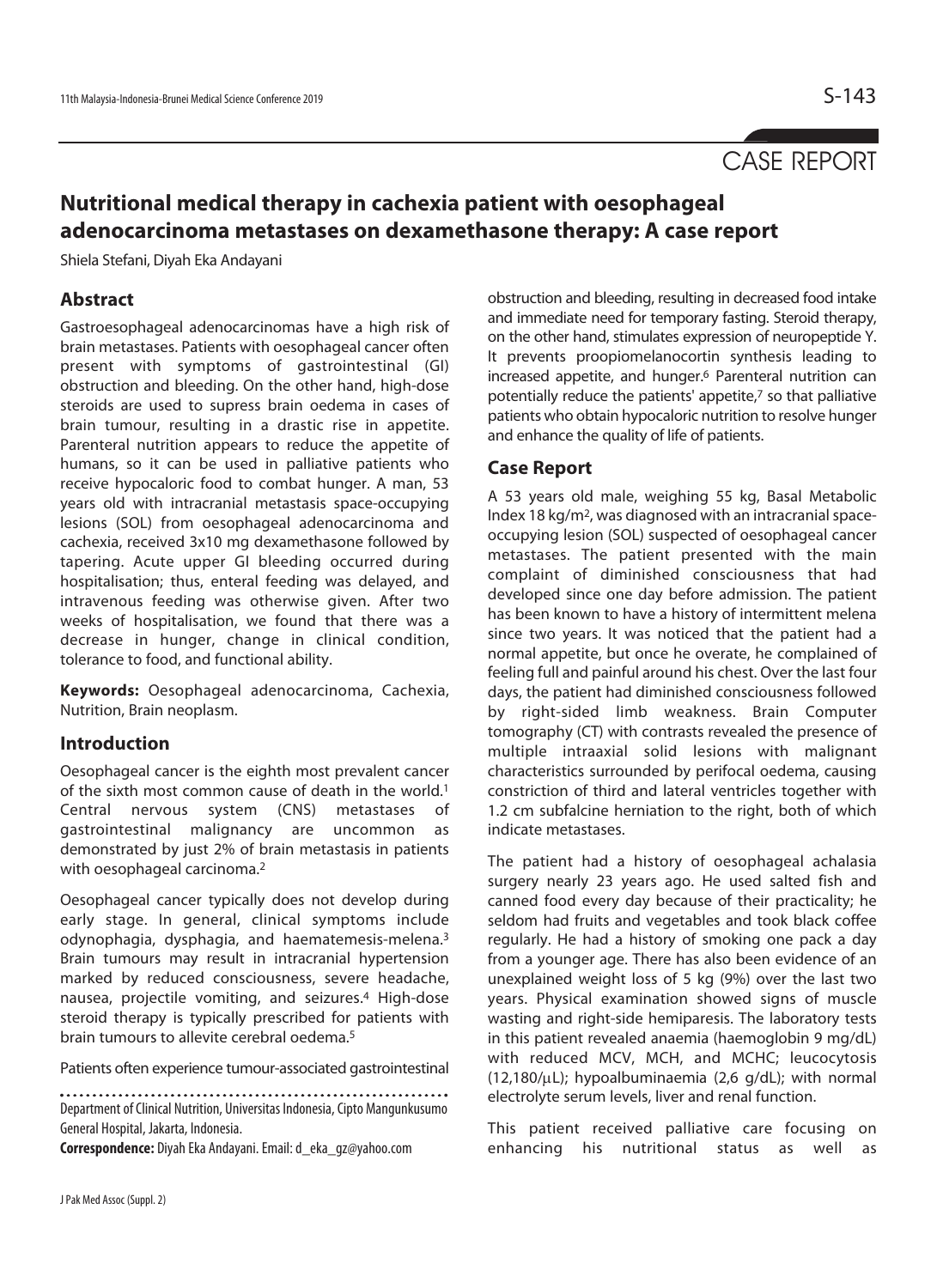preconditioning for whole-brain radiation and chemotherapy. After an endoscopy-guided NGT insertion, the patient reported being nauseated after a meal, but there was no vomiting, normal appetite, and regular hunger; nevertheless, there was still evidence of melena. During hospitalisation, the patient received 3x10 mg dexamethasone titrated to a dosage of 2x5 mg on day 14. He demonstrated improved consciousness and was eventually prepared for radiation, followed by chemotherapy.

The given nutritional therapy was focused on NGT-based enteral nutrition; nevertheless, there was proof of upper gastrointestinal bleeding during hospitalisation, which causes the patient to fast temporarily. He reported that deprivation of food and parenteral nutrition could help to reduce his hunger. Following improvement in gastrointestinal bleeding, enteral nutrition was given and increased gradually, along with a reduction in parenteral nutrition. Nutritional therapy in this patient was maintained at least 20 kcal/kg/day with a high-protein diet of 1.2 g/kg/day and vitamin B complex supplementation. Once the NGT showed a red or black residue, the patient was put on fasting and 3-chamber parenteral nutrition was given. When the patient deemed fit to start enteral nutrition, the 2-chamber parenteral nutrition was administered. Gradually, the patient no longer felt hunger, his weight remained at 55 kg, and he was able to sit at the hospital on the 14th day.

## **Discussion**

This study identified a 53-year-old man with oesophageal cancer that is consistent with recent findings that the prevalence of oesophageal cancer in men is four times higher than in women, and that the incidence of oesophageal cancer rises with age and current data from Cipto Mangunkusumo Hospital showed that the peak incidence is about the age of 50-53.8,9

Nutritional therapy in palliative patients focuses on patient comfort, preserving nutritional status and increasing quality of life. Nutritional therapy helps to reduce the adverse effects of the treatment and improve the response of patients to cancer therapy.10

During his hospital stay, the patient was given 3x10 mg dexamethasone and was tapered off to a dose of 2x5 mg. Steroid stimulates neuropeptide Y (NPY) expression, an orexigenic hormone, and inhibits (proopiomelanocortin) POMC synthesis, an anorexigenic hormone, all of which act on hypothalamus for appetite regulation.<sup>6</sup> The antianorexic effect of steroid only lasts for the first 2-4 weeks, and thus can only be used for this purpose for two weeks. The prescription of 3-8 mg dexamethasone daily for consecutive four days indicated an increased in the appetite of the patient.<sup>11</sup> After day 4 of the hospitalization, the patient began to complain of hunger. He received a liquid diet following NGT placement. The patient became nauseated after NGT insertion, presumable due to a sudden loss of obstructed oesophagus so that the food could reach the stomach directly. This problem was handled by small daily feeding with high-nutrient-density foods. In addition, nausea can also be caused by active gastrointestinal bleeding following steroid therapy.

This patient was supposed to receive a minimum of 20 kcal/kg/day healthy balance diet with 1.2g/kg/day protein. Provision of parenteral nutrition appeared to decrease appetite. This is linked to signals from nutrients to the centre of satiety in the hypothalamus. High blood glucose and the insulin levels will increase stimulation of POMC neurons in the arcuate nucleus and neurons in the satiety centre of the hypothalamus in ventromedial and paraventricular nucleus and also will decrease stimulation of NPY neurons in the arcuate nucleus and neurons in the hunger centre of the lateral hypothalamus. Likewise, some amino acids and free fatty acids can increase stimulation of the satiety centre neurons and decrease



**Figure-1:** Total energy and protein intake.